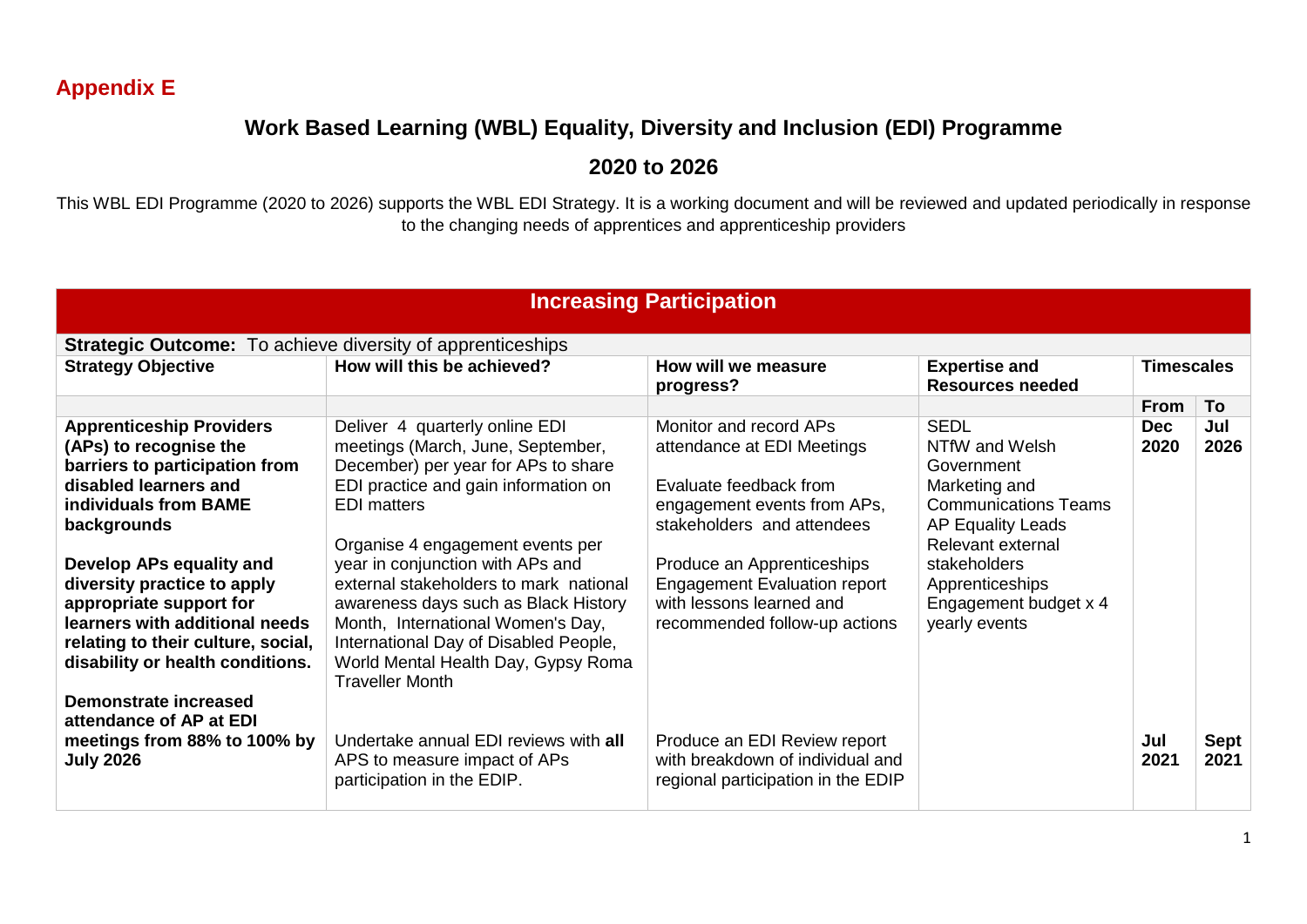|                                                                                                                    | Benchmark APs participation against<br>the EDI activities                                                                                                                                                               |                                                                                                                                                                        |                                                                                                                                                                                                                                 | <b>Sept</b><br>2021 | Jul<br>2026        |
|--------------------------------------------------------------------------------------------------------------------|-------------------------------------------------------------------------------------------------------------------------------------------------------------------------------------------------------------------------|------------------------------------------------------------------------------------------------------------------------------------------------------------------------|---------------------------------------------------------------------------------------------------------------------------------------------------------------------------------------------------------------------------------|---------------------|--------------------|
| Increase participation of<br>disabled people taking up<br>apprenticeships by 5% by July<br>2026. Currently at 7.1% | Organise 1 online event to inform<br>development of a 3 yr Disabled People<br>Engagement project with outcomes to<br>demonstrate increased access and<br>participation of disabled individuals in<br>to apprenticeships | Feedback from external<br>stakeholders and participants of<br>Online event<br>Quarterly EDI Monitoring and<br><b>Evaluation Meetings and APs</b><br>annual EDI Reviews | <b>SEDL</b><br>NTfW Events and<br><b>Marketing Team</b><br><b>WG Communications</b><br>Team<br><b>Disabled People</b><br><b>Engagement Project</b><br><b>Budget</b><br><b>AP Equality Leads</b><br><b>External Stakeholders</b> | Jan<br>2021         | <b>Mar</b><br>2021 |
|                                                                                                                    | Implement 3 yr Disabled People<br>Engagement project with outcomes to<br>demonstrate increased access and<br>participation of disabled individuals in to<br>apprenticeships to include the following<br>activities:     | <b>Annual Disability Engagement</b><br>Project Report outlining lessons<br>learned, recommendations for<br>follow-up actions to inform<br>delivery for the next year.  |                                                                                                                                                                                                                                 | Jul<br>2021         | Jul<br>2024        |
|                                                                                                                    | 1 Roundtable Discussion event per year<br>with APs, WG, disabled apprenticeship<br>ambassadors, external stakeholders to<br>identify the factors behind disability non-<br>disclosures and barriers to participation    | Feedback from Roundtable and<br><b>Engagement events</b>                                                                                                               |                                                                                                                                                                                                                                 |                     |                    |
|                                                                                                                    | 1 Disability Engagement Event per year<br>in community or online setting targeting<br>disabled individuals, employment<br>support agencies, APs, employer and<br>external stakeholders to promote<br>apprenticeships    |                                                                                                                                                                        |                                                                                                                                                                                                                                 |                     |                    |
|                                                                                                                    | APs to produce a minimum 2 case<br>studies per year featuring disabled                                                                                                                                                  |                                                                                                                                                                        |                                                                                                                                                                                                                                 |                     |                    |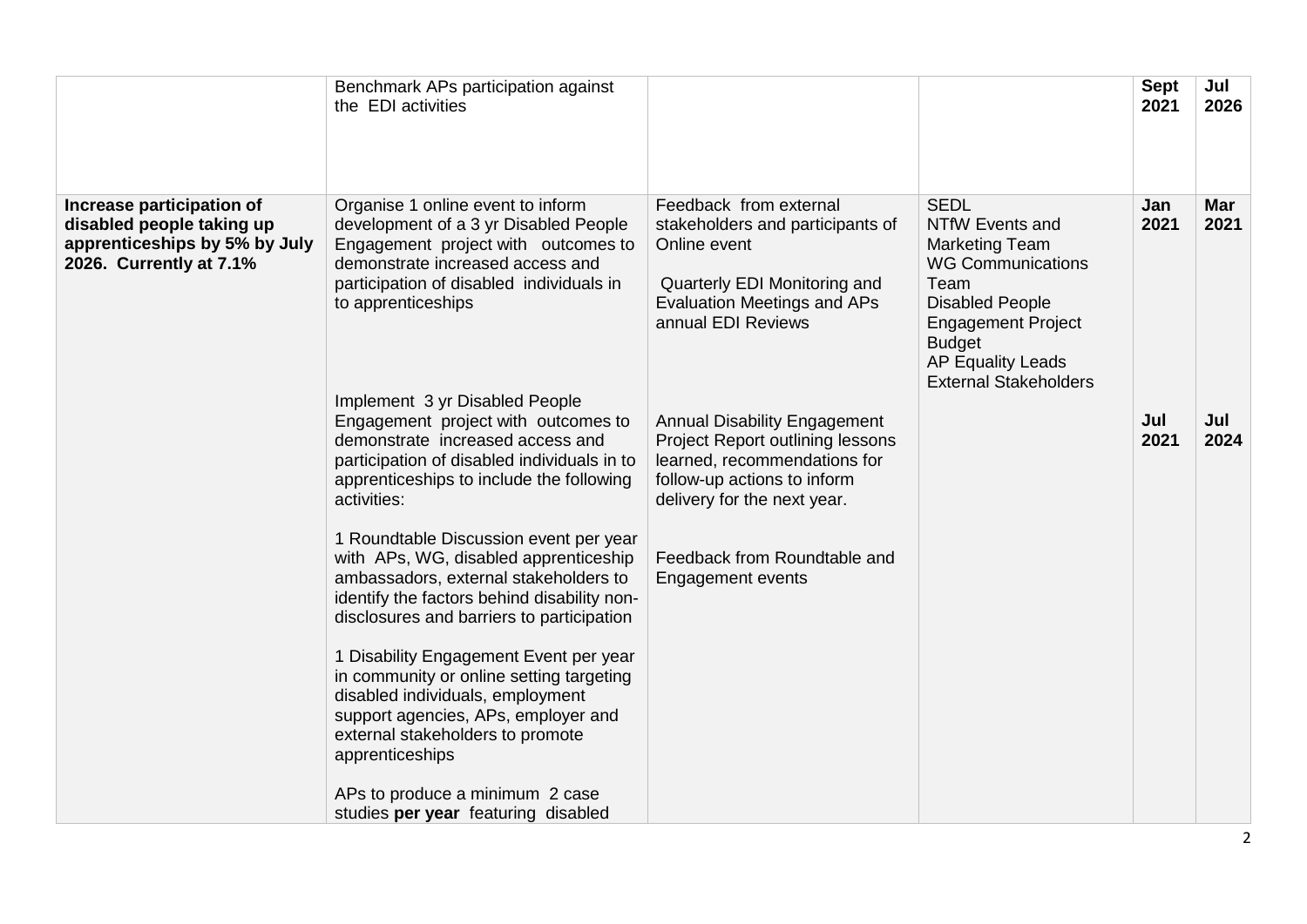|                                                                                                                                                                                                 | apprentices to promote the<br>opportunities, benefits and support<br>available<br>Continue 1% Yr on Yr target for APs to<br>increase numbers of disabled people<br>into Apprenticeships                                                                                                                                                                                                                                                                                                                                                                                             | APs achieve the targeted 1%<br>increase of participation of<br>disabled individuals into<br>apprenticeships                                                                                                                                                                                                                                                                                                        |                                                                                                                                                                                                            | <b>Dec</b><br>2020<br><b>Dec</b><br>2020 | Jul<br>2026<br>Jul<br>2026 |
|-------------------------------------------------------------------------------------------------------------------------------------------------------------------------------------------------|-------------------------------------------------------------------------------------------------------------------------------------------------------------------------------------------------------------------------------------------------------------------------------------------------------------------------------------------------------------------------------------------------------------------------------------------------------------------------------------------------------------------------------------------------------------------------------------|--------------------------------------------------------------------------------------------------------------------------------------------------------------------------------------------------------------------------------------------------------------------------------------------------------------------------------------------------------------------------------------------------------------------|------------------------------------------------------------------------------------------------------------------------------------------------------------------------------------------------------------|------------------------------------------|----------------------------|
| <b>Demonstrate increased</b><br>participation of individuals<br>from Black Asian Minority<br><b>Ethnic (BAME) individuals</b><br>taking up apprenticeships<br>between June 2021 to July<br>2025 | Organise 1 online event to inform<br>development of a 3 yr BAME<br>Engagement project with outcomes to<br>demonstrate increased access and<br>participation of individuals from BAME<br>backgrounds in to apprenticeships                                                                                                                                                                                                                                                                                                                                                           | Feedback from attendees and<br><b>BAME</b> stakeholder groups<br>Produce event report with<br>suggested project outline and<br>delivery partners                                                                                                                                                                                                                                                                   | <b>SEDL</b><br>NTfW Events and<br><b>Marketing Team</b><br><b>WG Communications</b><br>Team<br><b>BAME Engagement</b><br><b>Project Budget</b><br><b>AP Equality Leads</b><br><b>External Stakeholders</b> | <b>Mar</b><br>2021                       | <b>Dec</b><br>2021         |
|                                                                                                                                                                                                 | Implement BAME Project to include the<br>following activities:<br>1 Roundtable Discussion event per year<br>with APs, Welsh Government, BAME<br>apprentices, external stakeholders to<br>identify the factors behind ethnicity non-<br>disclosures and barriers to participation<br>1 BAME Engagement Event per year in<br>community or online setting targeting<br>individuals from BAME backgrounds,<br>APs, employer and external<br>stakeholders to promote<br>apprenticeships<br>APs produce a minimum 2 case<br>studies per year featuring BAME<br>apprentices to promote the | Feedback from external<br>stakeholders and participants of<br>Roundtable and Engagement<br>events<br>Monitor progress of BAME<br>Engagement Project through<br>Quarterly EDI Monitoring and<br><b>Evaluation Meetings and APs</b><br>annual EDI Reviews<br>Annual BAME Engagement<br>Project Report outlining lessons<br>learned, recommendations for<br>follow-up actions to inform<br>delivery for the next year |                                                                                                                                                                                                            | Oct<br>2022<br>Jan<br>2021               | Oct<br>2025<br>Jul<br>2026 |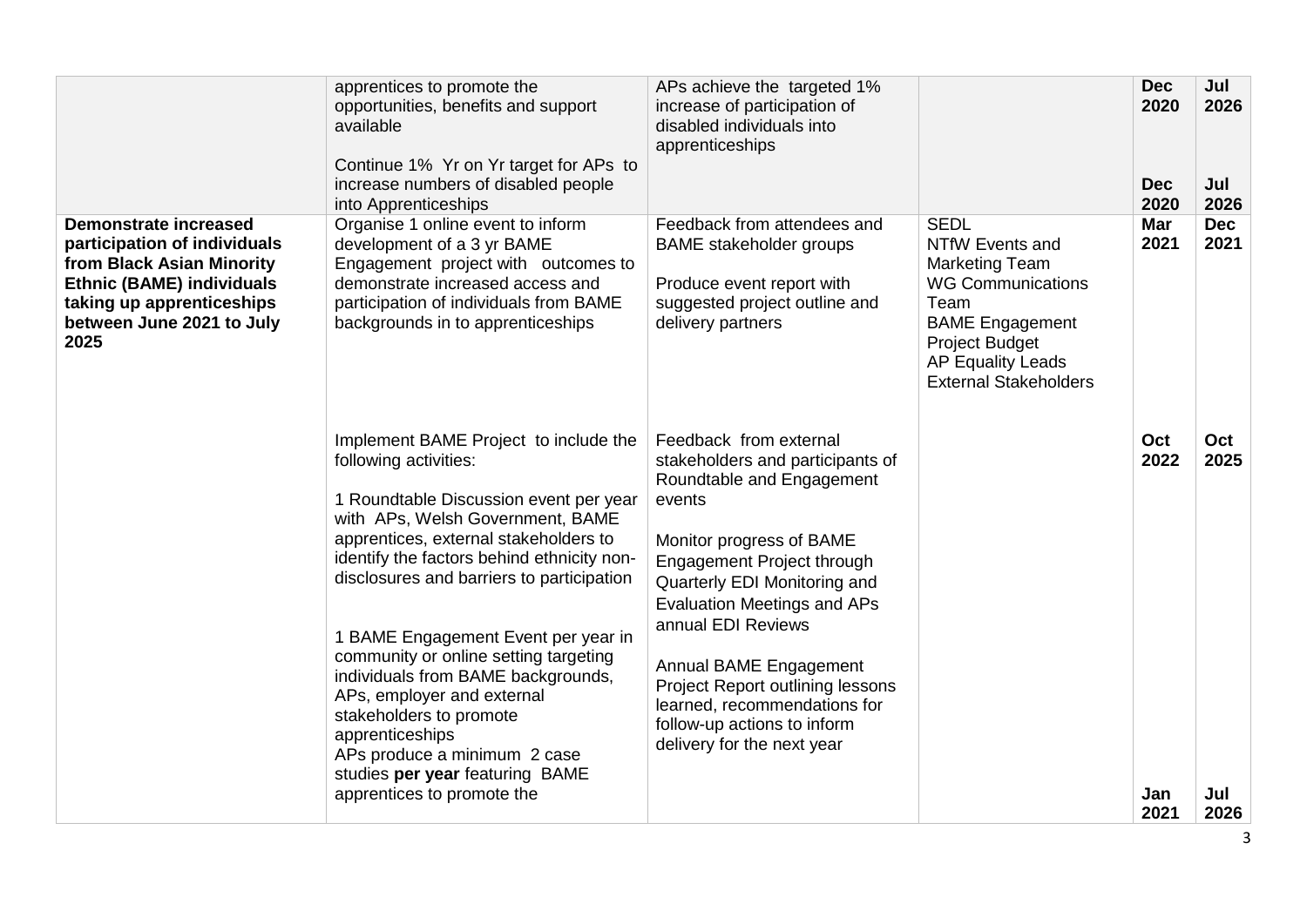|                                                                                                                                                 | opportunities, benefits and support<br>available                                                                                                                                                         |                                                                                   |                                                                                          |                     |                    |
|-------------------------------------------------------------------------------------------------------------------------------------------------|----------------------------------------------------------------------------------------------------------------------------------------------------------------------------------------------------------|-----------------------------------------------------------------------------------|------------------------------------------------------------------------------------------|---------------------|--------------------|
|                                                                                                                                                 | Produce 1st yr BAME Engagement<br><b>Project Report</b>                                                                                                                                                  |                                                                                   |                                                                                          | Oct<br>2023         | Oct<br>2023        |
|                                                                                                                                                 | Introduce yearly percentage<br>participation target for BAME<br>Engagement project to demonstrate<br>increased take up of Apprenticeships                                                                | APs achieve increased<br>participation of<br>individuals from BAME<br>backgrounds |                                                                                          | Oct<br>2023         | Oct<br>2025        |
| Identify the factors that impact                                                                                                                | Identify 4 female and male role models                                                                                                                                                                   | Recruitment of role models and                                                    | <b>SEDL</b>                                                                              | <b>Dec</b>          | Jul                |
| on achieving gender balance<br>across the apprenticeship                                                                                        | and apprenticeship ambassadors per<br>year from construction, engineering and                                                                                                                            | ambassadors                                                                       | <b>Gender Project Budget</b><br><b>AP Equality Leads</b>                                 | 2020                | 2026               |
| programme                                                                                                                                       | <b>Healthcare and Public Sector</b>                                                                                                                                                                      | Feedback from SEDL at                                                             | involved in delivering                                                                   |                     |                    |
|                                                                                                                                                 | backgrounds to promote                                                                                                                                                                                   | Quarterly EDI Monitoring and                                                      | Construction, Engineering                                                                |                     |                    |
| Increase the numbers of males<br>taking up apprenticeships in<br><b>Healthcare and Public Sector</b><br>by 3% by July 2026. Currently<br>at 16% | apprenticeships at career development<br>events                                                                                                                                                          | <b>Evaluation Meetings</b>                                                        | and Healthcare and<br><b>Public Sector</b><br>apprenticeships<br><b>Welsh Government</b> |                     |                    |
|                                                                                                                                                 | AP produce a minimum 2 case studies                                                                                                                                                                      |                                                                                   |                                                                                          |                     |                    |
| Increase the numbers of males<br>taking up apprenticeships in<br><b>Business Administration by</b><br>3% by July 2026. Currently at<br>32%      | per year of female apprentices<br>undertaking engineering and<br>construction apprenticeships and<br>males undertaking Healthcare and<br>Public Sector apprenticeships to<br>address gender stereotyping |                                                                                   |                                                                                          | Jan<br>2021         | Jul<br>2026        |
| Increase numbers of females                                                                                                                     |                                                                                                                                                                                                          |                                                                                   |                                                                                          |                     |                    |
| taking up apprenticeships in<br>construction by 3% by July                                                                                      | Support Welsh Government to produce<br>a Gender Streaming strategy which sets                                                                                                                            |                                                                                   |                                                                                          | Jan                 | Jul                |
| 2026. Currently at 5%                                                                                                                           | out to achieve equality outcomes for<br>male and female learners who want to                                                                                                                             |                                                                                   |                                                                                          | 2021                | 2021               |
| Increase numbers of females                                                                                                                     | enter under-represented                                                                                                                                                                                  | Produce report with suggested                                                     |                                                                                          |                     |                    |
| taking up apprenticeships in                                                                                                                    | apprenticeships sectors                                                                                                                                                                                  | project outline and potential                                                     |                                                                                          |                     |                    |
| engineering by 3% by July<br>2026. Currently at 6%                                                                                              | Organise 1 event with relevant external<br>stakeholders to discuss development of                                                                                                                        | delivery partners.                                                                |                                                                                          | <b>Sept</b><br>2021 | <b>Dec</b><br>2021 |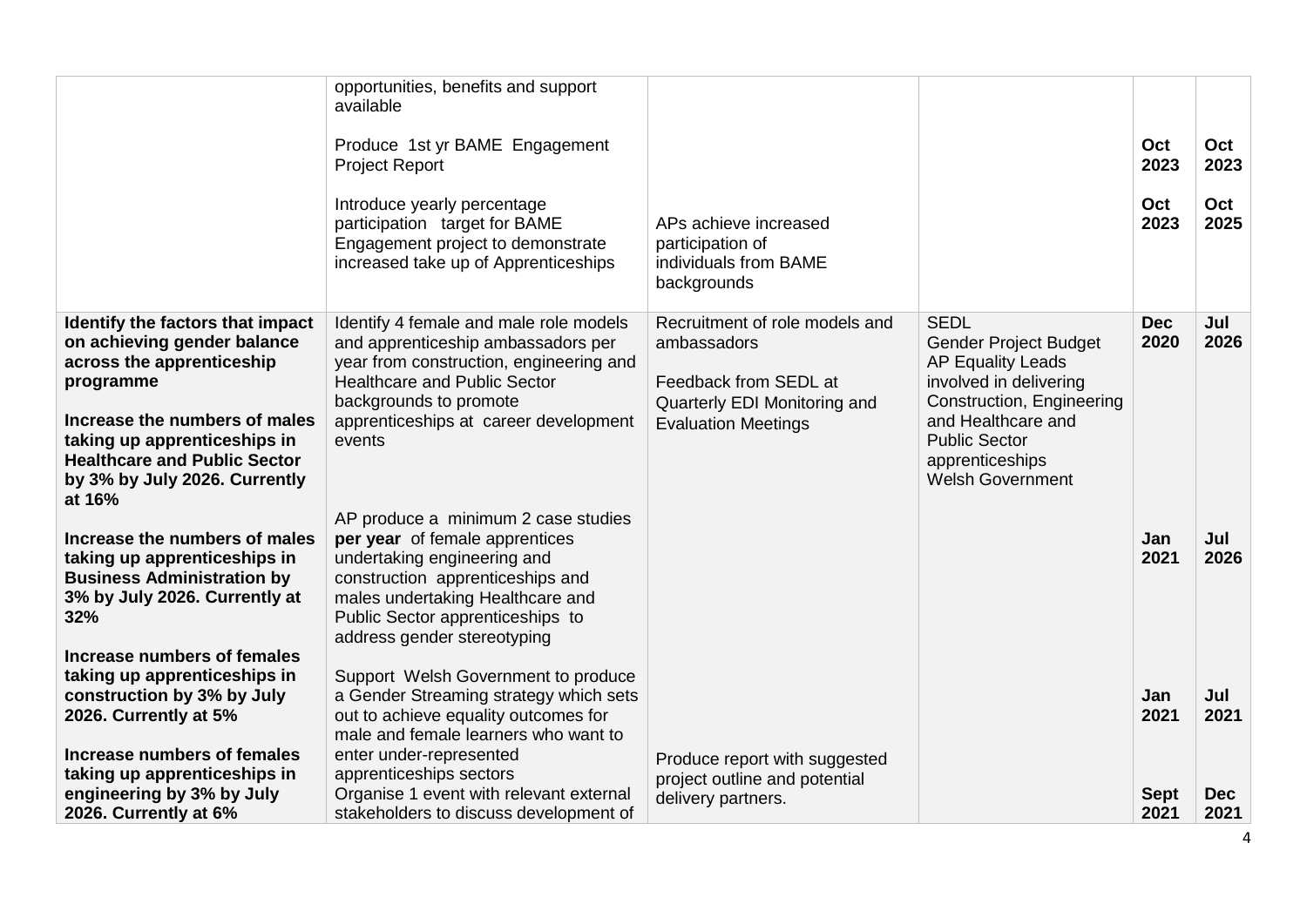|                                                                                                     | 3 year Achieving Gender Balance<br>project<br>Implement a 3 yr Achieving Gender<br>Balance (AGB) project with outcomes to<br>achieve gender balance across<br>apprenticeships with activities to<br>include:<br>1 annual Apprenticeship Gender<br>Development day per year to target<br>females to take up apprenticeships in<br>construction and engineering<br>1 roundtable discussion event per year<br>with male and female apprentices to<br>identify factors of affecting the gender<br>balance of apprentice programmes | Annual AGB Report outlining<br>lessons learned,<br>recommendations for follow-up<br>actions to inform delivery to<br>improve access and support to<br>female and male apprentices<br>underrepresented in<br>Annual Apprenticeship Gender<br>Development Day Report<br>outlining lessons learned,<br>recommendations for follow-up<br>actions to inform delivery to<br>improve access and support to<br>females<br>Annual AGB Report with<br>recommendations for employers,<br>APs and WG<br>APs annual EDI Reviews<br>APs achieve the targeted<br>increases of male and female<br>gender balance across the<br>apprenticeship programme |                                                                                        | Jul<br>2022         | July<br>2025 |
|-----------------------------------------------------------------------------------------------------|--------------------------------------------------------------------------------------------------------------------------------------------------------------------------------------------------------------------------------------------------------------------------------------------------------------------------------------------------------------------------------------------------------------------------------------------------------------------------------------------------------------------------------|-----------------------------------------------------------------------------------------------------------------------------------------------------------------------------------------------------------------------------------------------------------------------------------------------------------------------------------------------------------------------------------------------------------------------------------------------------------------------------------------------------------------------------------------------------------------------------------------------------------------------------------------|----------------------------------------------------------------------------------------|---------------------|--------------|
| Develop awareness and<br>understanding of<br>apprenticeships in ALN<br>Centres to encourage take-up | APs in North, South-West and Mid and<br>South-East Wales to organise 1 Have<br>Go activity per year in 1 ALN Centre<br>school for Year 10 to 13 pupils                                                                                                                                                                                                                                                                                                                                                                         | Feedback from evaluation forms<br>to assess understanding and<br>follow-up actions needed                                                                                                                                                                                                                                                                                                                                                                                                                                                                                                                                               | <b>SEDL</b><br><b>Apprenticeship Providers</b><br><b>Career Wales/Working</b><br>Wales | <b>Sept</b><br>2021 | Jul<br>2026  |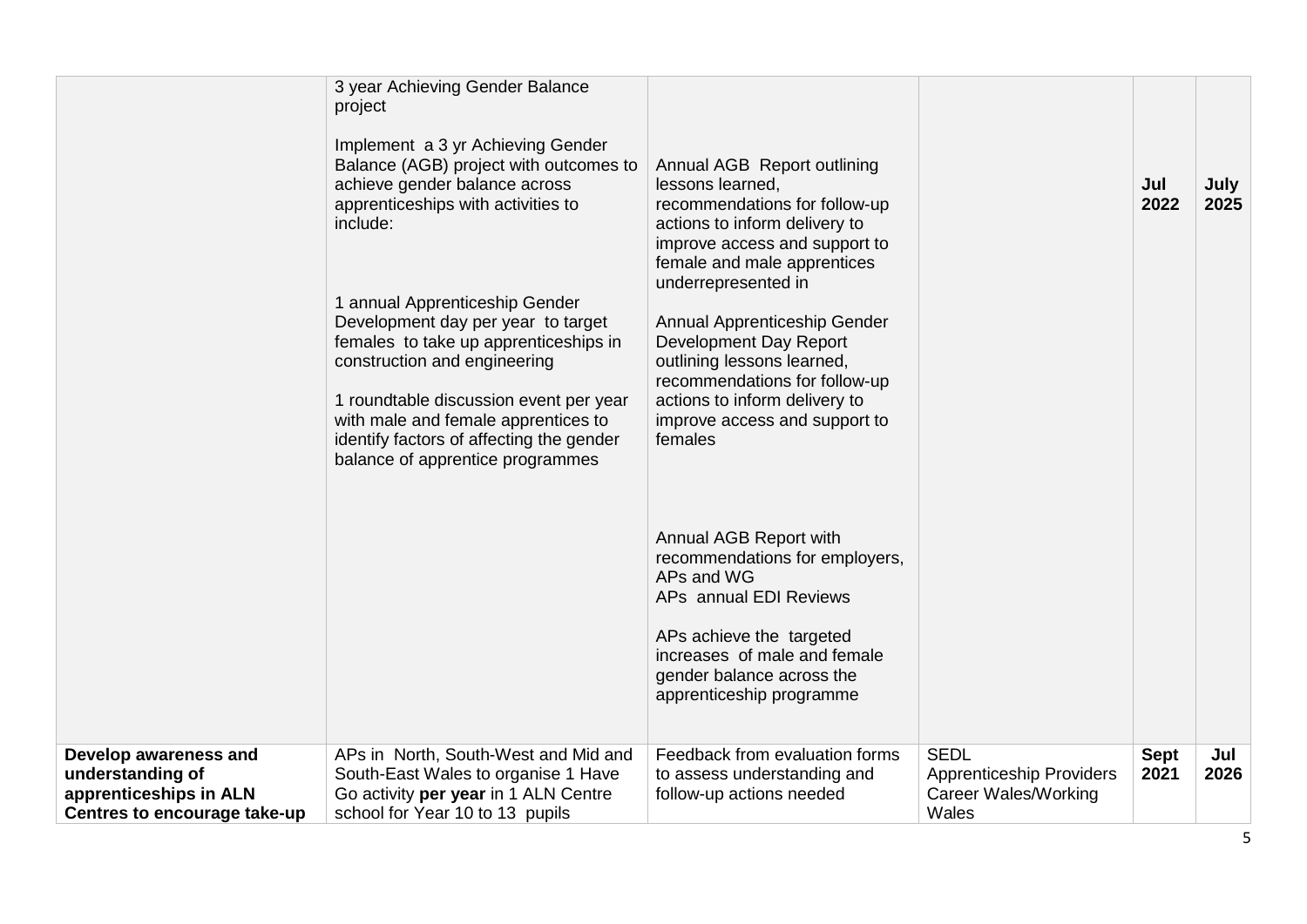| of Apprenticeships for<br>Monitor the number of individuals<br>disabled pupils in Years10-13<br>enquires that lead to apprentices<br>to expand careers options<br>Debrief sessions with Career<br>Wales and Schools will be<br>captured and impact reported at<br>the quarterly EDI meetings.<br>Produce an annual report<br>outlining the schools engaged<br>and the impart of the Have a Go<br>or Careers event activity | Have a Go Equipment |
|----------------------------------------------------------------------------------------------------------------------------------------------------------------------------------------------------------------------------------------------------------------------------------------------------------------------------------------------------------------------------------------------------------------------------|---------------------|
|----------------------------------------------------------------------------------------------------------------------------------------------------------------------------------------------------------------------------------------------------------------------------------------------------------------------------------------------------------------------------------------------------------------------------|---------------------|

**Training and Development**

**Strategic Outcome:** To produce a cohort of proficient WBL equality, diversity and inclusion practitioners equipped to support the needs of diverse learners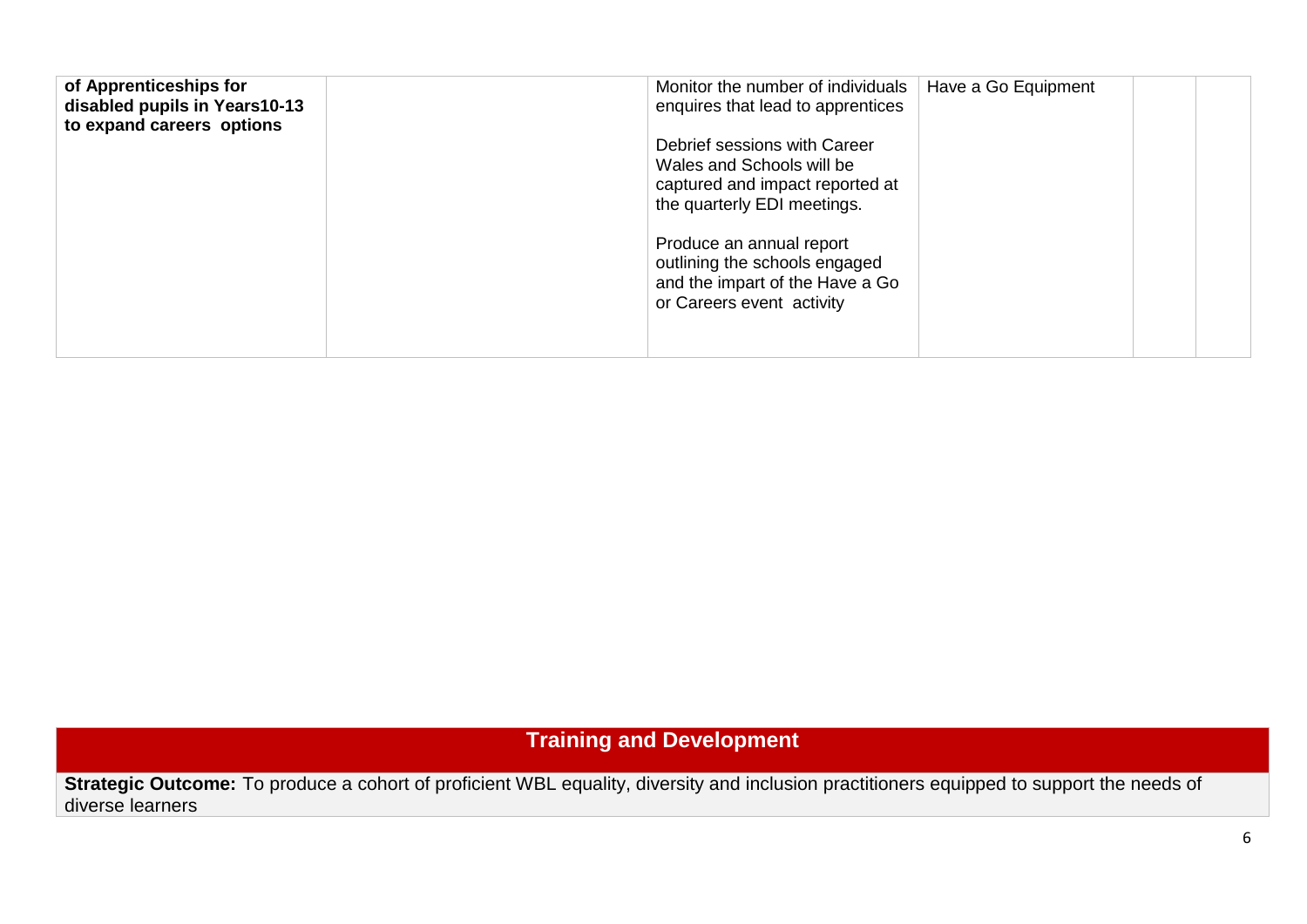| <b>Strategic Objective</b>                                                                                                                      | How will this be achieved?                                                                                                                                                                                                                                                     | How will we measure progress?                                                                                                                                                                            | <b>Expertise and</b><br><b>Resources</b><br>needed                                                 | <b>Timescales</b>                         |                                   |
|-------------------------------------------------------------------------------------------------------------------------------------------------|--------------------------------------------------------------------------------------------------------------------------------------------------------------------------------------------------------------------------------------------------------------------------------|----------------------------------------------------------------------------------------------------------------------------------------------------------------------------------------------------------|----------------------------------------------------------------------------------------------------|-------------------------------------------|-----------------------------------|
| Develop AP's understanding of<br>equality, diversity and inclusion<br>legislation and how to<br>appropriately apply their<br>provisions.        | Through the quarterly EDI meetings providers<br>will receive:<br>2 briefing sessions per year from the ALN<br>Transformation Team to understand how to<br>apply the ALN Bill provisions within a work-<br>based learning context                                               | Feedback from APs evaluation<br>forms EDI Training events on<br>how the training has improved<br>their knowledge and<br>understanding of the legislation<br>within the context of work-based<br>learning | <b>SEDL</b><br><b>Welsh Government</b><br><b>ALN</b><br>Transformation<br>Team                     | <b>From</b><br><b>Dec</b><br>2020         | To<br>Jul<br>2026                 |
|                                                                                                                                                 | 2 WBL specific EDI training sessions per year<br>for APs and subcontractors on the Equality Act<br>2010 and Welsh Government<br>related<br>strategies                                                                                                                          | Record the number of APs<br>attending the EDI Training                                                                                                                                                   |                                                                                                    | <b>Mar</b><br>2021                        | Jul<br>2026                       |
|                                                                                                                                                 | 4 briefings per year on related strategies,<br>legislation and the Welsh Government<br>changes to programme specifications that<br>impact on our EDI delivery and outcomes<br>through the quarterly EDI meetings                                                               | Questions raised and addressed<br>at the quarterly EDI meetings                                                                                                                                          |                                                                                                    |                                           |                                   |
| Equip APs with the necessary<br>skills and knowledge to<br>effectively support apprentices<br>with additional learning needs                    | Work with the Welsh Government to identify<br>ways to simplify ALN funding process to<br>increase take<br>Undertake Bi-annual training needs survey<br>with APs and subcontractors to identify EDI<br>gaps in knowledge and skills to address<br>through appropriate training. | Assess the increased take up of<br>ALN funding from APs<br>Analysis of APs training needs<br>survey<br>Evaluate how the training has<br>impacted on WBL practice and<br>outcomes with learners           | <b>SEDL</b><br><b>Welsh Government</b><br>AP Equality Leads                                        | <b>Dec</b><br>2020<br><b>Sept</b><br>2021 | Jul<br>2026<br><b>Dec</b><br>2021 |
| Develop APs digital skills to<br>equip the them to support<br>learners who struggle to learn<br>solely through the medium of<br>online delivery | Work with Head of WBL Quality to incorporate<br>training in accessible learning as part of APs<br>Continuing Professional Development (CPD)                                                                                                                                    | <b>Quarterly EDI Meetings</b><br>Feedback from APs EDI Training<br>evaluation forms<br>Number of WBL providers<br>attending EDI Training                                                                 | <b>SEDL</b><br>Head of WBL<br>Quality<br>External<br><b>Stakeholders</b><br><b>Training budget</b> | <b>Dec</b><br>2020                        | Jul<br>2026                       |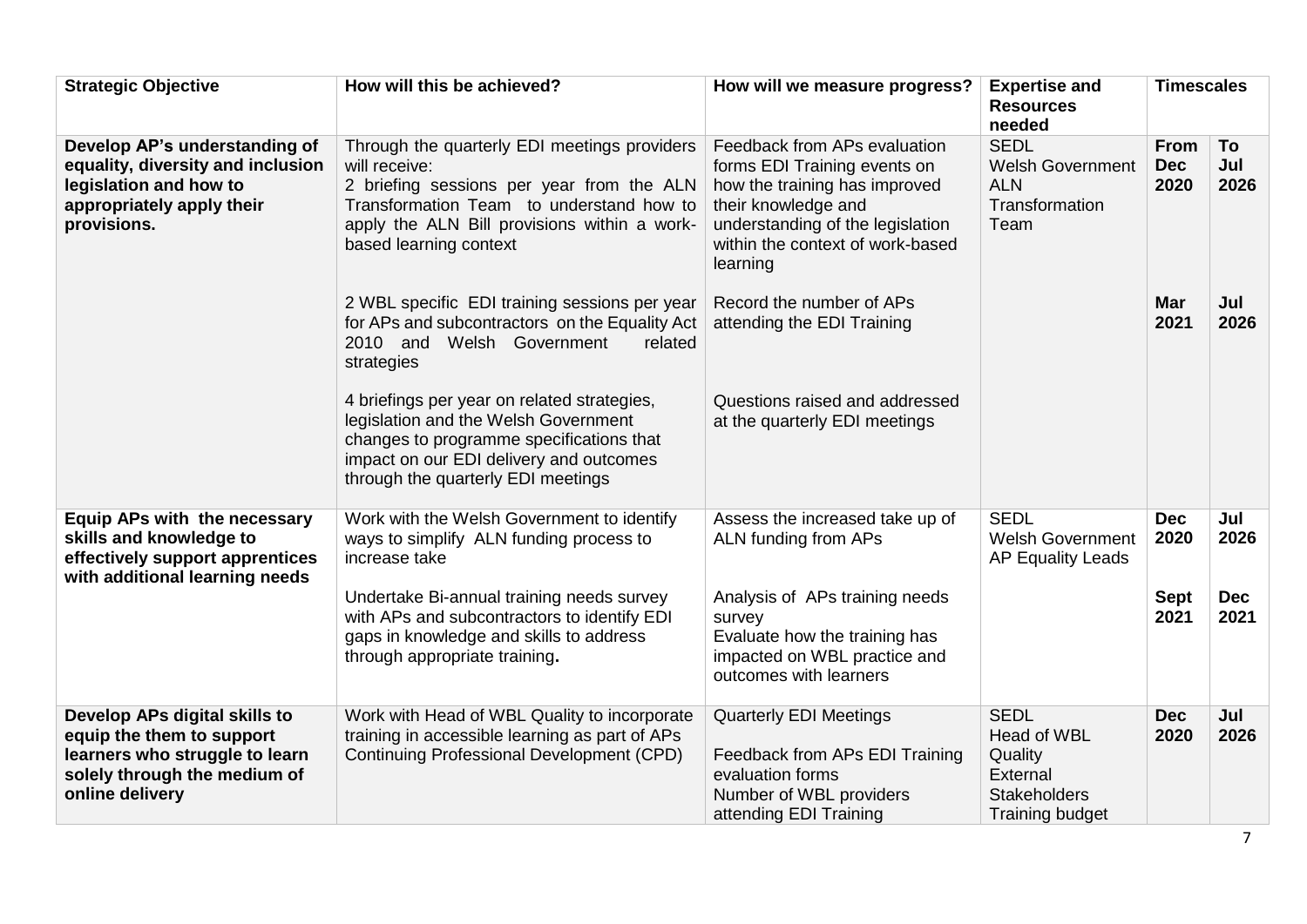|                                                                                                                                                              | Organise 2 webinars per year in conjunction<br>with third sector organisations experienced in<br>delivering online accessible learning for<br>disabled apprentices and those with English<br>as a second language | Evaluate how the training has<br>impacted on WBL practice and<br>outcomes with learners                         |                                                                                           |             |             |
|--------------------------------------------------------------------------------------------------------------------------------------------------------------|-------------------------------------------------------------------------------------------------------------------------------------------------------------------------------------------------------------------|-----------------------------------------------------------------------------------------------------------------|-------------------------------------------------------------------------------------------|-------------|-------------|
| Develop awareness of EDI to<br>new and existing<br>apprenticeship employers.                                                                                 | Organise Bi-annual EDI training event for APs<br>and apprenticeship employers in conjunction<br>with third sector organisations, EHRC and the<br>Wales TUC targeting employers to increase                        | Feedback from evaluation forms<br>Produce a report attendees<br>outlining learning outcomes                     | <b>SEDL</b><br>NTfW Events and<br>Marketing Team<br>External                              | Oct<br>2021 | Jul<br>2026 |
| There is a need to challenge<br>workplace attitudes and<br>behaviours towards equality,<br>diversity to encourage<br>recruitment from a more<br>diverse pool | their understanding of EDI and how this<br>applies to apprentices                                                                                                                                                 | achieved and follow-up actions to<br>be monitored through the EDI<br>meetings and reviewed on a<br>yearly basis | <b>Stakeholders</b><br><b>NTfW</b><br>Apprenticeships<br>Development Team<br>Event budget |             |             |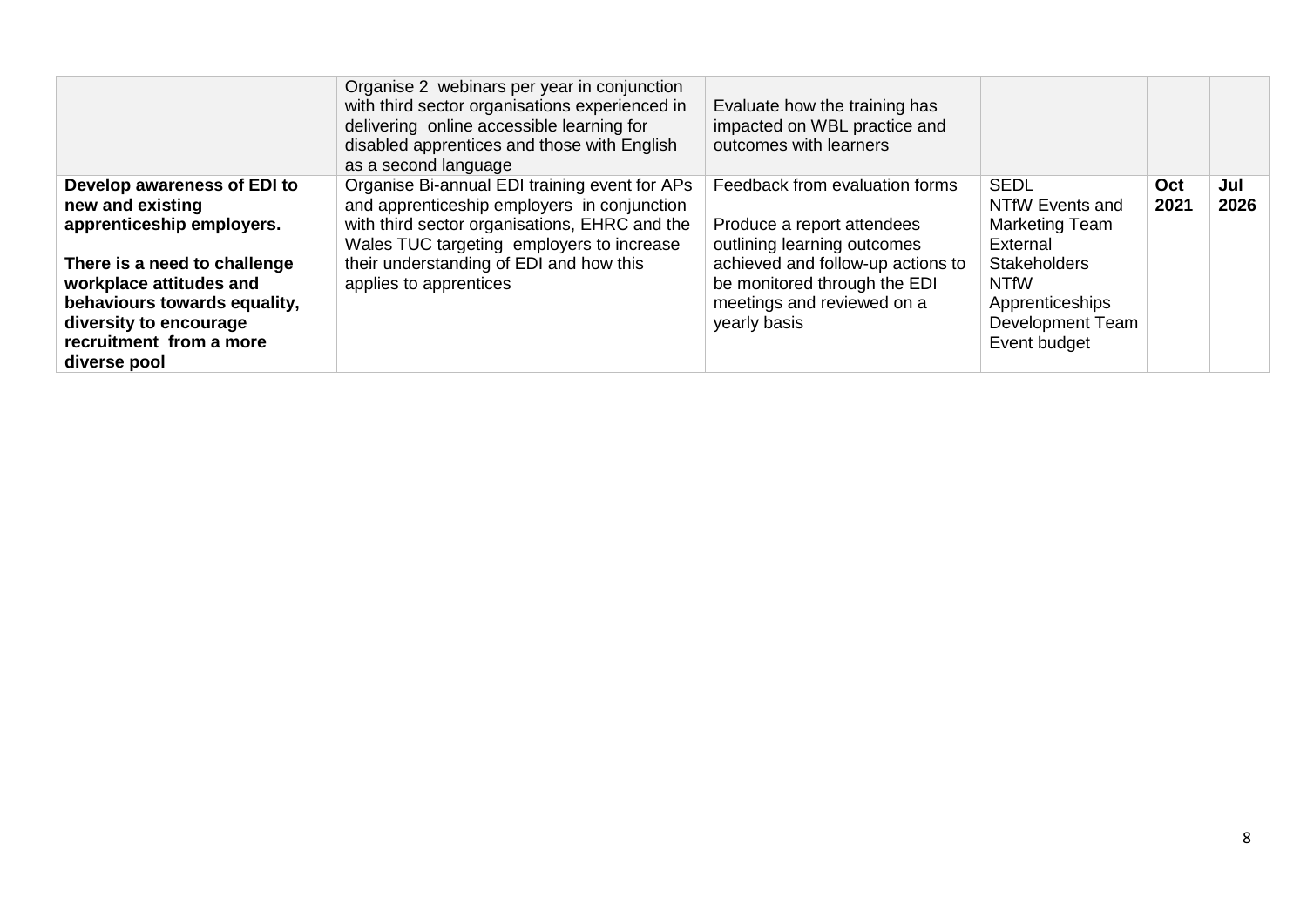| <b>Monitoring and Evaluation</b>                                                                                                                                                                                 |                                                                                                                                                                                                                                                                                                                                                                                                                                                                                                                                                                                                         |                                                                                                                                                                                                                                                                                                                                                                                                                                                                                           |                                                                                                                        |                    |                    |  |
|------------------------------------------------------------------------------------------------------------------------------------------------------------------------------------------------------------------|---------------------------------------------------------------------------------------------------------------------------------------------------------------------------------------------------------------------------------------------------------------------------------------------------------------------------------------------------------------------------------------------------------------------------------------------------------------------------------------------------------------------------------------------------------------------------------------------------------|-------------------------------------------------------------------------------------------------------------------------------------------------------------------------------------------------------------------------------------------------------------------------------------------------------------------------------------------------------------------------------------------------------------------------------------------------------------------------------------------|------------------------------------------------------------------------------------------------------------------------|--------------------|--------------------|--|
|                                                                                                                                                                                                                  | <b>Strategic Outcome:</b> Improved monitoring and evaluation system that captures and reflects the individual apprenticeship journey                                                                                                                                                                                                                                                                                                                                                                                                                                                                    |                                                                                                                                                                                                                                                                                                                                                                                                                                                                                           |                                                                                                                        |                    |                    |  |
| <b>Strategic Objective</b>                                                                                                                                                                                       | How will this be achieved?                                                                                                                                                                                                                                                                                                                                                                                                                                                                                                                                                                              | How will we measure<br>progress?                                                                                                                                                                                                                                                                                                                                                                                                                                                          | <b>Expertise and</b><br><b>Resources needed</b>                                                                        | <b>Timescale</b>   |                    |  |
|                                                                                                                                                                                                                  |                                                                                                                                                                                                                                                                                                                                                                                                                                                                                                                                                                                                         |                                                                                                                                                                                                                                                                                                                                                                                                                                                                                           |                                                                                                                        | From To            |                    |  |
| Identify core EDI targets that<br>measure APs progress to achieve<br>outcomes<br>EDI targets set should be the same<br>weight and status as performance<br>targets at both an operational and<br>strategic level | Work with Welsh Government to -<br>Agree a consistent approach to analysing<br>data across the sector to ensure a joined up<br>approach to measuring progress<br>Agree core targets that are endorsed across<br>the WBL network<br>Set appropriate equality and diversity<br>targets APs to assess progress towards<br>increasing the diversity of apprenticeships,<br>particular BAME participation<br>Benchmark APs participation in the EDIP<br>Work with the Welsh Government and<br>external stakeholders to identify and agree<br>which profiling areas we should record,<br>monitor and evaluate | <b>Quarterly EDI Meetings</b><br>where every third<br>meeting will focus on<br>Monitoring and<br><b>Evaluation progress</b><br>against -<br>The number of<br>apprentices who<br>disclose ethnicities.<br>disabilities and health<br>conditions<br>The type of support<br>given to individuals<br>with ALN but not<br>disability such as<br>apprentices who have<br>dyslexia, autistic or<br>learning difficulties, etc<br>who don't have an<br>official statement of<br>educational needs | <b>SEDL</b><br><b>AP Equality Leads</b><br><b>LLWR Team</b><br><b>Welsh Government</b><br><b>External Stakeholders</b> | <b>Dec</b><br>2020 | <b>Mar</b><br>2021 |  |
| Capture data that reflects the<br>learner's journey and key<br>milestones that recognise personal<br>and career achievement                                                                                      | Work with the Welsh Government to Identify<br>how best to record, evaluate and record<br>progression and achieved milestones for the<br>apprentices and APs                                                                                                                                                                                                                                                                                                                                                                                                                                             | Reduction in drop-out<br>rates for disabled,<br><b>BAME</b> and female<br>apprentices<br>undertaking<br>construction,                                                                                                                                                                                                                                                                                                                                                                     | <b>SEDL</b><br><b>AP Equality Leads</b><br><b>LLWR Team</b><br><b>Welsh Government</b>                                 | <b>Dec</b><br>2020 | <b>Mar</b><br>2021 |  |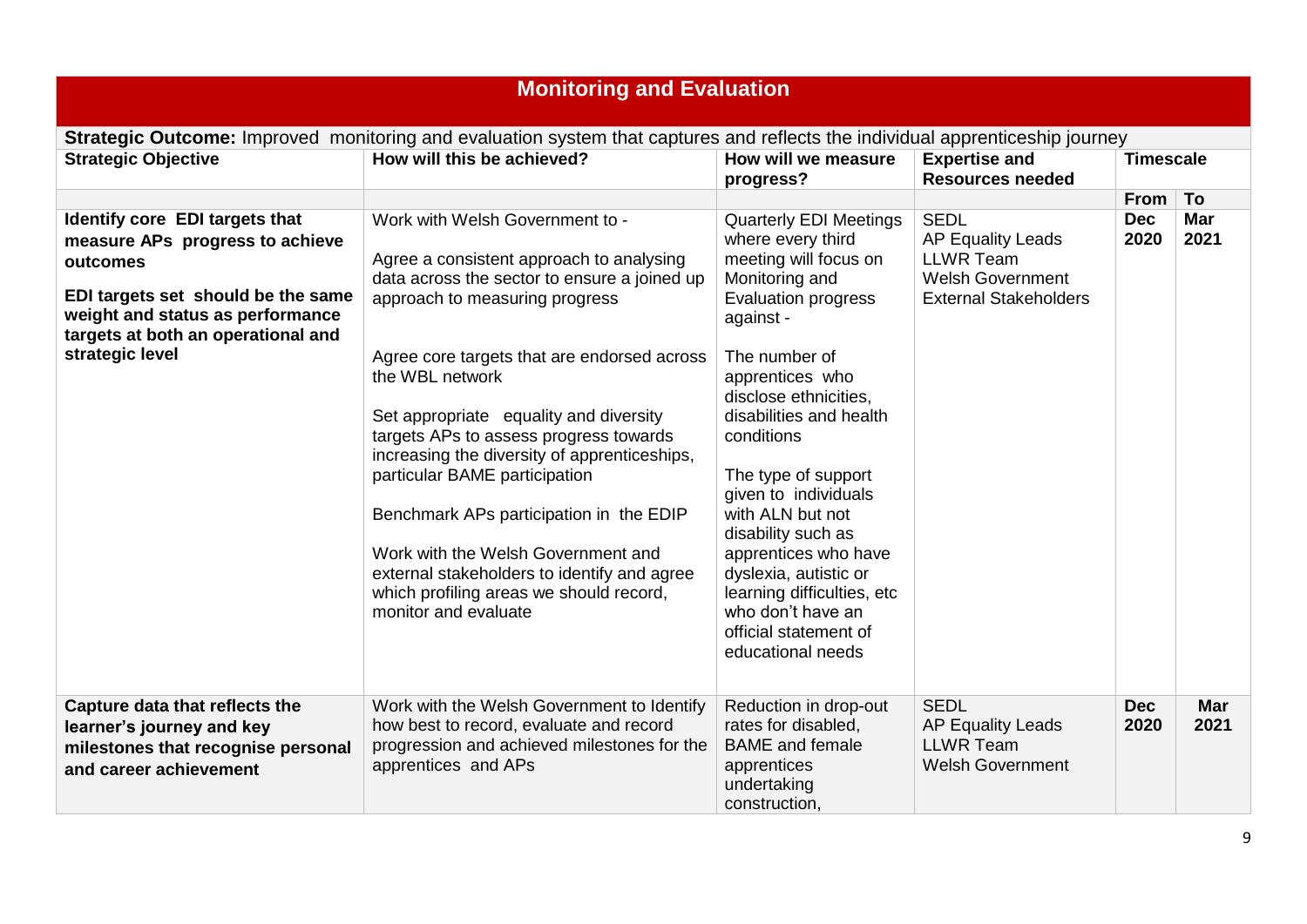|                                                                                             |                                                                                                                                                                                                                                                                      | engineering or males<br>undertaking Healthcare<br>and Public sector<br>frameworks.                                                                                           |                                                                                                                      |                    |             |
|---------------------------------------------------------------------------------------------|----------------------------------------------------------------------------------------------------------------------------------------------------------------------------------------------------------------------------------------------------------------------|------------------------------------------------------------------------------------------------------------------------------------------------------------------------------|----------------------------------------------------------------------------------------------------------------------|--------------------|-------------|
|                                                                                             |                                                                                                                                                                                                                                                                      | <b>Conversion rates</b><br>between traineeships<br>and apprenticeships to<br>identify how many<br>disabled learners can<br>progress                                          |                                                                                                                      |                    |             |
|                                                                                             |                                                                                                                                                                                                                                                                      | Record key milestones<br>achieved of disabled<br>learners who may not<br>complete a full<br>apprenticeship                                                                   |                                                                                                                      |                    |             |
| Assess the impact of the ECIP to<br>demonstrate progress towards the<br><b>EDI outcomes</b> | Benchmarked APs progress towards EDI<br>against the core EDIP activities<br>Work with Welsh Government<br>Communications and Marketing and NTfW<br>Events and Marketing Team to produce 2<br>media articles per year to publicise key<br>achievements and milestones | <b>Quarterly EDI Meetings</b><br>where every third<br>meeting will focus on<br>Monitoring and<br>Evaluation progress<br>against -<br><b>APs Annual EDI</b><br><b>Reviews</b> | <b>SEDL</b><br><b>APs</b><br><b>WG Communications</b><br>and Marketing Team<br>and NTfW Events and<br>Marketing Team | <b>Dec</b><br>2020 | Jul<br>2026 |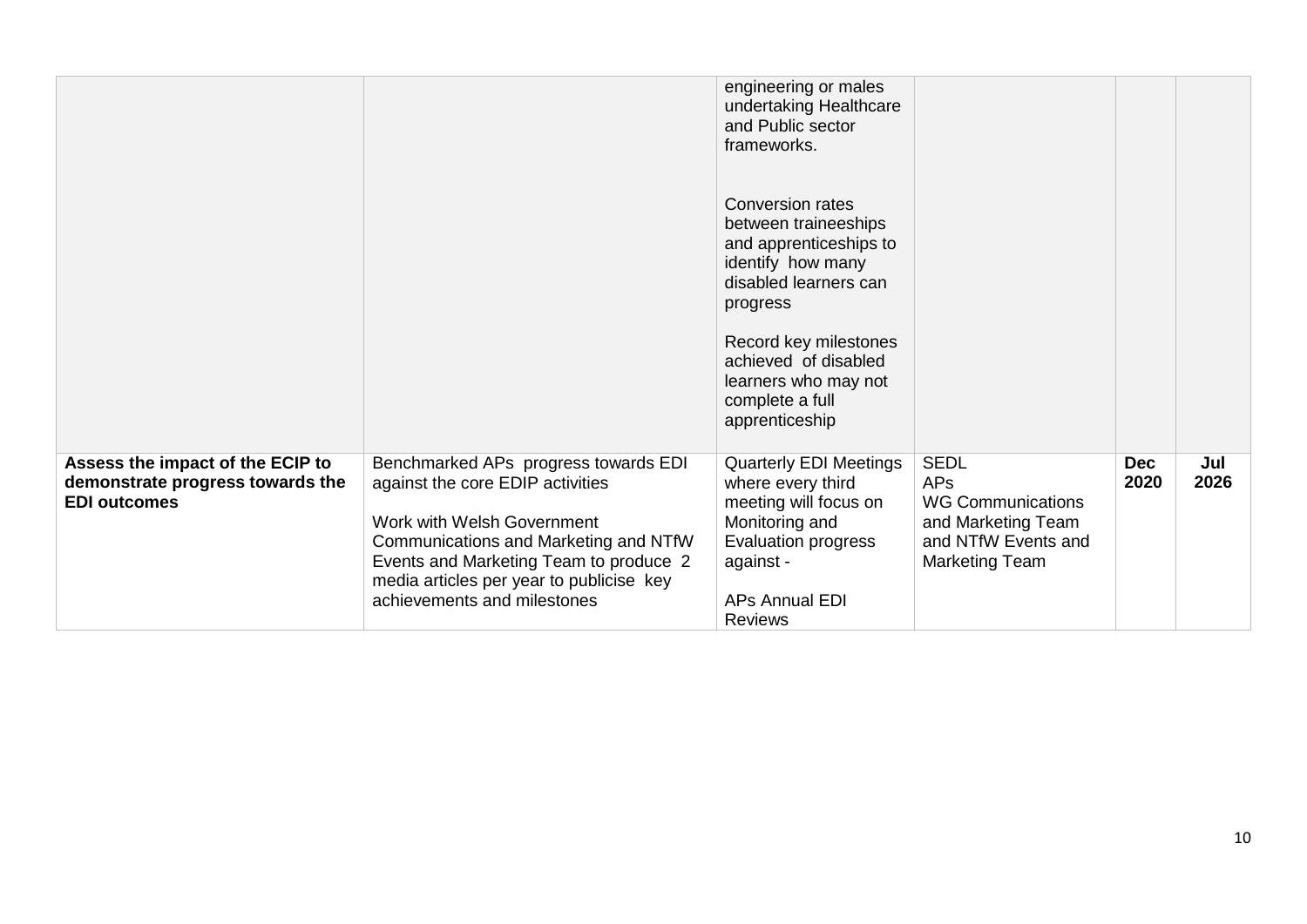| <b>Measuring Success</b>                                                                                                                                                                                                              |                                                                                                                                                                                                                                                                                                                                                                                                                                                |                                                                                                                                                                                                                                                                                                                                                                                                  |                                                                                                            |                    |             |  |  |
|---------------------------------------------------------------------------------------------------------------------------------------------------------------------------------------------------------------------------------------|------------------------------------------------------------------------------------------------------------------------------------------------------------------------------------------------------------------------------------------------------------------------------------------------------------------------------------------------------------------------------------------------------------------------------------------------|--------------------------------------------------------------------------------------------------------------------------------------------------------------------------------------------------------------------------------------------------------------------------------------------------------------------------------------------------------------------------------------------------|------------------------------------------------------------------------------------------------------------|--------------------|-------------|--|--|
| Strategic Outcome: An inclusive apprenticeship model where all barriers for apprentices with a potential barrier are removed                                                                                                          |                                                                                                                                                                                                                                                                                                                                                                                                                                                |                                                                                                                                                                                                                                                                                                                                                                                                  |                                                                                                            |                    |             |  |  |
| <b>Strategy Objective</b>                                                                                                                                                                                                             | How will this be achieved?                                                                                                                                                                                                                                                                                                                                                                                                                     | How will we measure<br>progress?                                                                                                                                                                                                                                                                                                                                                                 | <b>Expertise and</b><br><b>Resources needed</b>                                                            | <b>Timescales</b>  |             |  |  |
|                                                                                                                                                                                                                                       |                                                                                                                                                                                                                                                                                                                                                                                                                                                |                                                                                                                                                                                                                                                                                                                                                                                                  |                                                                                                            | From               | To          |  |  |
| <b>Reduce</b><br>the<br>risk<br>factors<br>associated<br>with identified<br>priority groups of<br>individuals to                                                                                                                      | Work with Welsh Government to -<br>address the long-tail effects of Covid-19 which<br>may impact on achieving the EDI strategy<br>outcomes                                                                                                                                                                                                                                                                                                     | <b>Review of SEDL Project</b><br><b>Claim Reports</b>                                                                                                                                                                                                                                                                                                                                            | <b>SEDL</b><br><b>NTfW Operations</b><br><b>Director</b><br><b>Welsh Government</b><br>Apprenticeship Unit | <b>Dec</b><br>2020 | Jul<br>2026 |  |  |
| access apprenticeship and<br>that require most support and<br>may impact on the EDIP's<br><b>SUCCESS</b>                                                                                                                              | Organise 4 briefing meetings per year with<br>Welsh Government Apprenticeships Unit to<br>highlight project concerns and possible<br>interventions needed to reduce adverse<br>impacts to achieve EDIP outcomes                                                                                                                                                                                                                                | Feedback from APs at<br>the quarterly Monitoring<br>and Evaluation meetings                                                                                                                                                                                                                                                                                                                      |                                                                                                            |                    |             |  |  |
| Increased participation and<br>retention into apprenticeships<br>from disabled people and<br>individuals from Black Asian<br><b>Minority Ethnic backgrounds</b><br>Achieved gender balance<br>across the apprenticeships<br>programme | Review and apply lessons learned from project<br>interventions for disability, ethnicity and gender<br>Produce a Framework for success which<br>suggests potential milestones and<br>achievement indicators for apprentices and<br>provider<br>Monitor EDI participation trends of apprentices,<br>APs and external stakeholders<br>Produce the EDIP Evaluation report with<br>lessons learned and recommendations for<br>sustainable outcomes | Increased take-up of<br>Access to Work &<br>referrals<br>Increased take-up of<br><b>ALS Funding</b><br>Increased participation of<br>disabled learners in<br><b>World Skills Event</b><br>Providers Submission of<br><b>BAME</b> learners to<br>Apprenticeship Awards<br>Providers Submission of<br>Case studies to highlight<br>good practice<br>Retained year on year<br>1% target increase of | <b>SEDL</b><br><b>NTfW</b><br><b>Welsh Government</b><br><b>External Stakeholders</b><br>Apprentices       | Jul<br>2025        | Jul<br>2026 |  |  |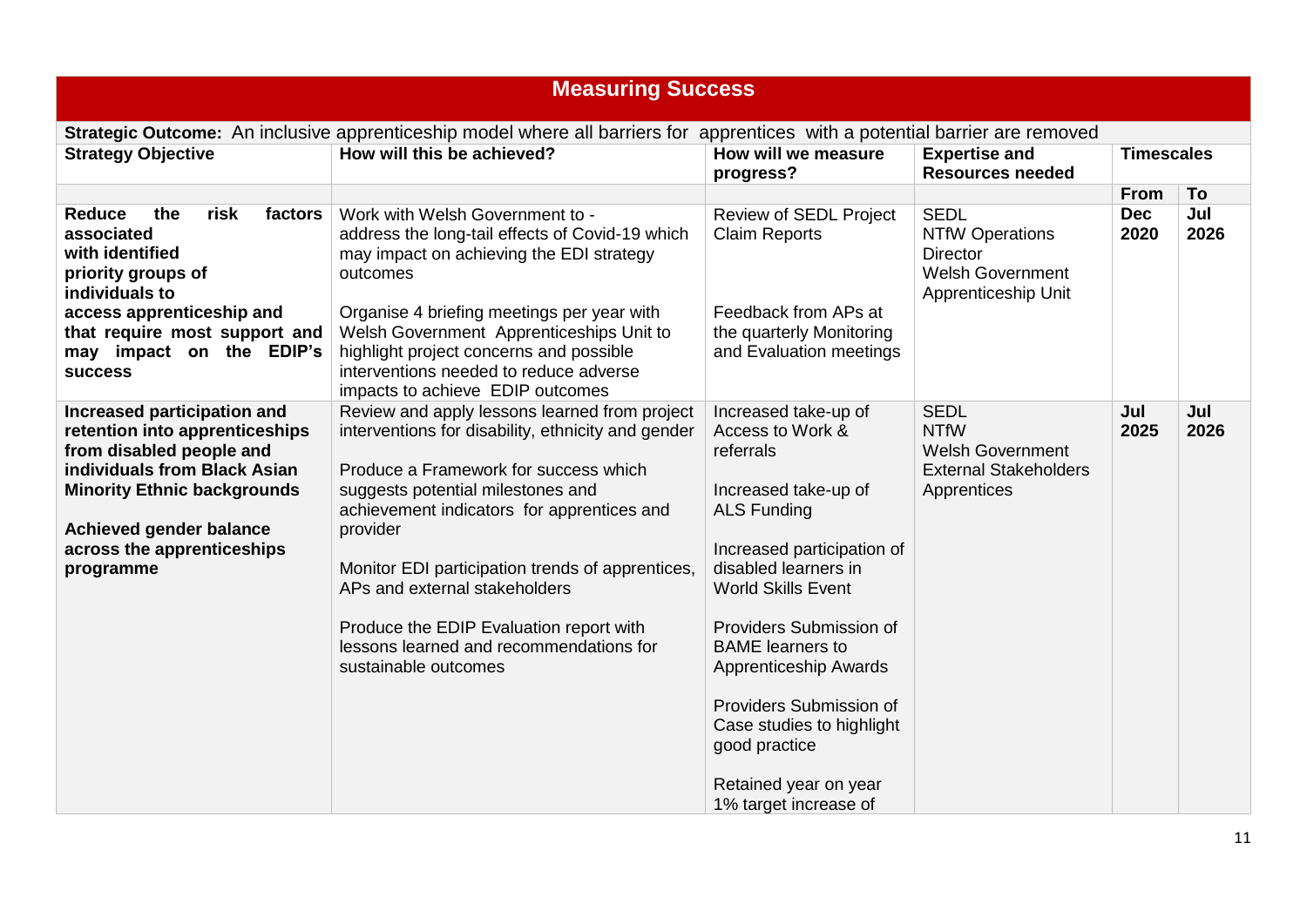|                                                                                                                                     |                                                                                                    | disabled people into<br>Apprenticeships                                                                                                                                          |                                                                                                                       |  |
|-------------------------------------------------------------------------------------------------------------------------------------|----------------------------------------------------------------------------------------------------|----------------------------------------------------------------------------------------------------------------------------------------------------------------------------------|-----------------------------------------------------------------------------------------------------------------------|--|
|                                                                                                                                     |                                                                                                    | Achieved 3% target<br>increase of females<br>construction and<br>engineering                                                                                                     |                                                                                                                       |  |
|                                                                                                                                     |                                                                                                    | Achieved 3% increase of<br>males into Business<br>Administration,<br><b>Healthcare and Public</b><br>Sector                                                                      |                                                                                                                       |  |
|                                                                                                                                     |                                                                                                    | Achieved increased take<br>up of apprenticeships<br>from BAME individuals<br>from 2023 to 2025                                                                                   |                                                                                                                       |  |
|                                                                                                                                     |                                                                                                    | AP's attainment of<br>Equality Marks-<br>Disability Confident,<br>Race Equality etc                                                                                              |                                                                                                                       |  |
| Apprenticeships recognised by<br><b>stakeholders</b><br>external<br>and<br>equitable,<br>apprentices<br>as<br>diverse and inclusive | Produce a Framework for Success that defines<br>achievements and key milestones for<br>apprentices | Feedback from APs at<br>the quarterly Monitoring<br>and Evaluation meetings<br>Monitor the requests for<br>support from priority<br>groups who want to<br>access apprenticeships | <b>SEDL</b><br><b>APs</b><br>Apprenticeship<br>Ambassadors<br><b>External Stakeholders</b><br><b>Welsh Government</b> |  |
|                                                                                                                                     |                                                                                                    | Increased number of<br>ethnicity and disability<br>disclosures                                                                                                                   |                                                                                                                       |  |